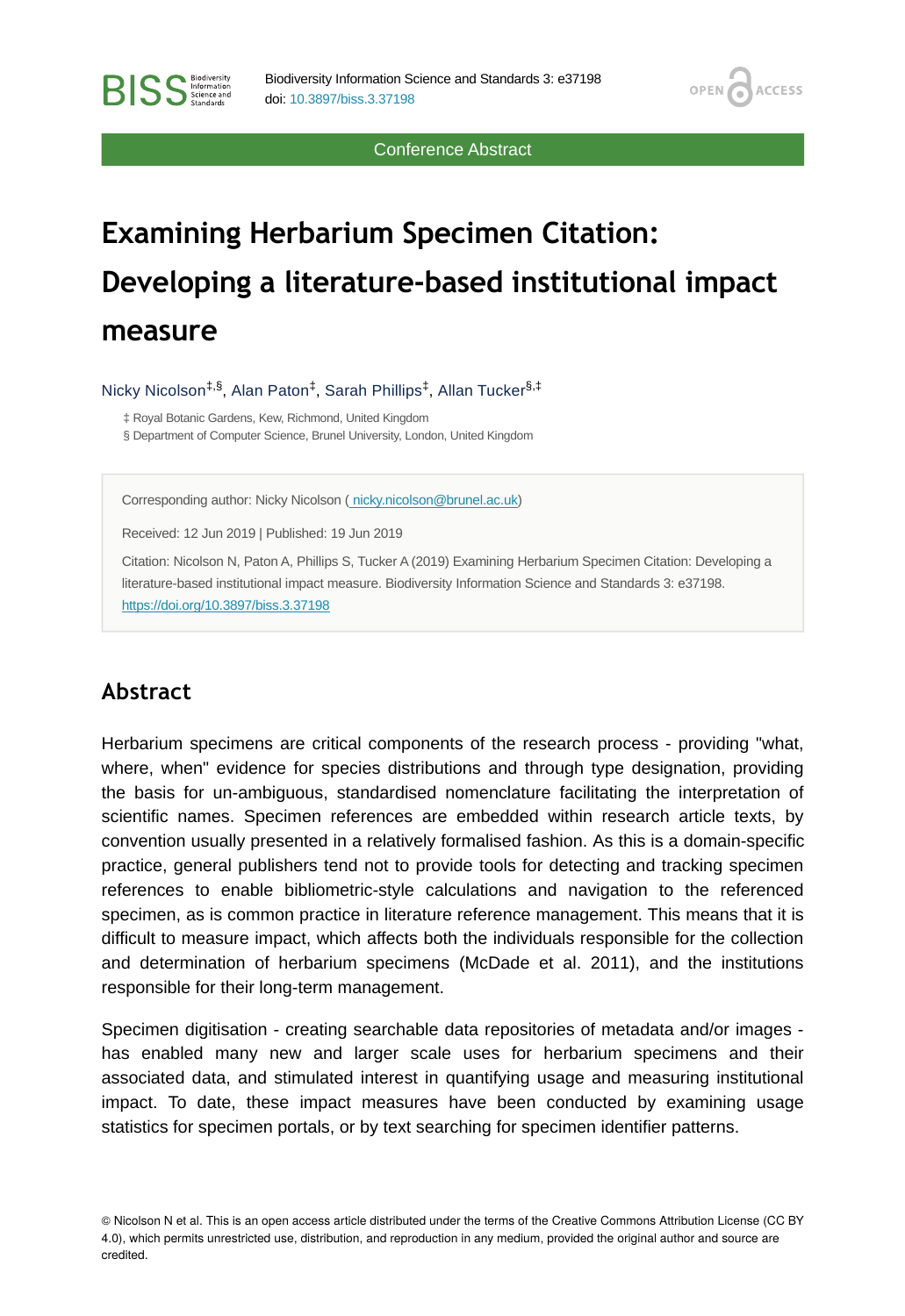This research uses text mining and document classification techniques to detect article sections likely to contain specimen references, which are then extracted, classified and counted. A dataset of taxonomic publications categorised into paragraph-level units is used to train a text classifier to predict the presence of specimen references within component units of articles (sections or paragraphs). The input to the classifier is a set of features derived from the text contents of paragraphs, which detect content such as latitude/ longitude, dates and bracketed lists of herbarium codes. Article units classified as containing specimen references are processed to extract a minimal representation of the specimen reference, including the abbreviated codes for the institutional holder(s) of the specimen material. This allows total and per-institution counts to be calculated, which can be compared to datasets of Global Biodiversity Information Facility data citations, to institutional-level type citations in nomenclatural acts recorded by the International Plant Names Index and to usage statistics recorded by institutional data repositories. As well as counting specimen references, distinct specimen reference styles are detected and quantified, including the use of numeric and persistent identifiers (Güntsch et al. 2017) which can be used to access a standardised metadata record for the specimen.

We will present an assessment of the classification and detection process and initial results, and discuss future work to develop this approach to work with different kinds of literature inputs. These techniques have the potential to allow institutions to make better use of existing information to help assess the use and impact of their specimen and data holdings.

#### **Keywords**

specimen citation, text classification, text mining, citation metrics

## **Presenting author**

Nicky Nicolson

## **Presented at**

Biodiversity\_Next 2019

## **References**

• Güntsch A, Hyam R, Hagedorn G, Chagnoux S, Röpert D, Casino A, Droege G, Glöckler F, Gödderz K, Groom Q, Hoffmann J, Holleman A, Kempa M, Koivula H, Marhold K, Nicolson N, Smith V, Triebel D (2017) Actionable, long-term stable and semantic web compatible